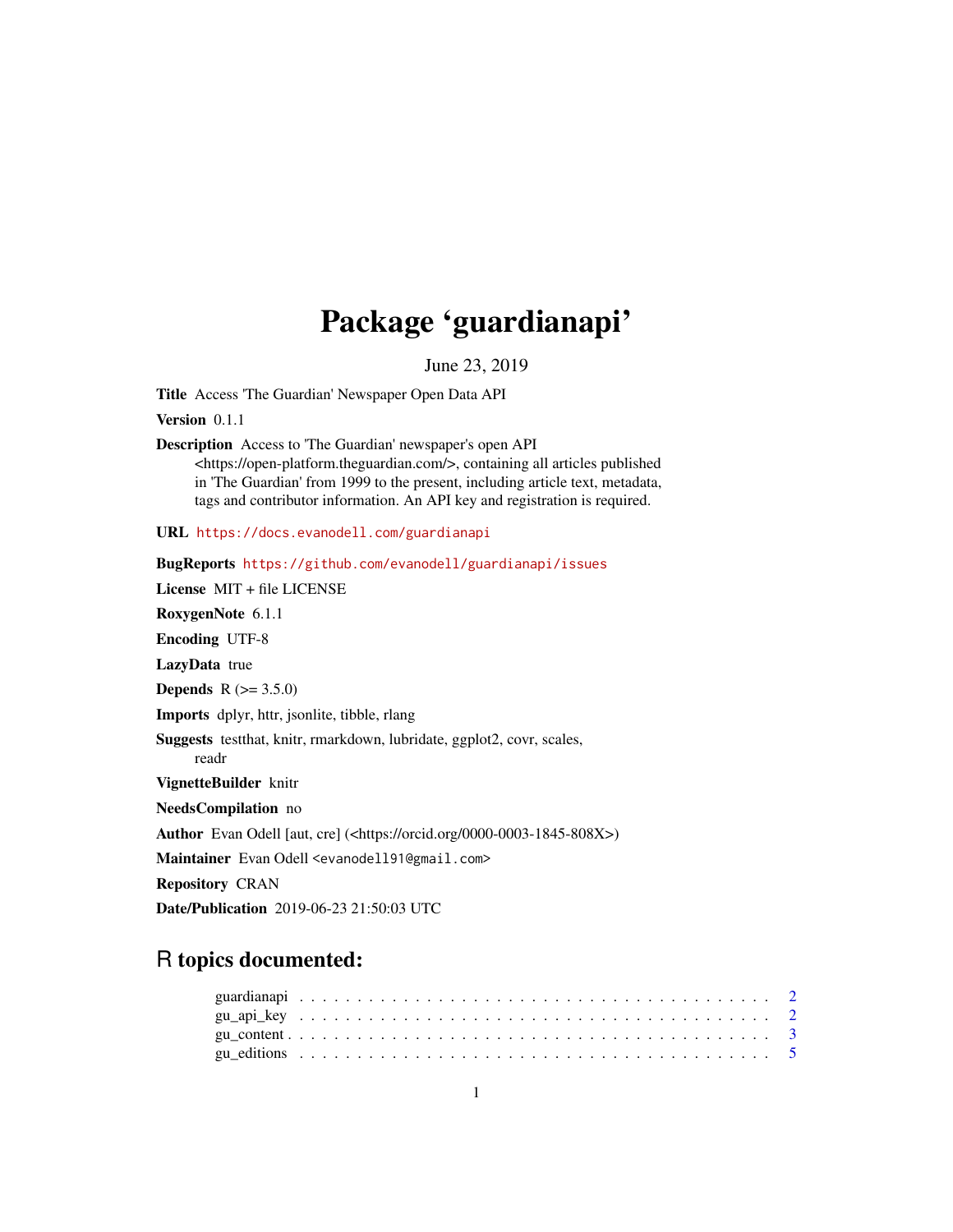#### <span id="page-1-0"></span>2 gu\_api\_key

guardianapi *Tge* guardianapi *package*

#### Description

Access to 'The Guardian' open API <https://open-platform.theguardian.com/>, containing all articles, video and images published in the 'Guardian' from 1999 to the present. Users must [register](https://open-platform.theguardian.com/access/) and use an API key, which can be saved with the [gu\\_api\\_key\(\)](#page-1-1) function, or as the GU\_API\_KEY environmental variable. Free users can make up to 5,000 calls per day and 12 calls per second, and access all article text and associated metadata. Images and video require a commercial subscription.

<span id="page-1-1"></span>gu\_api\_key *API Key*

#### Description

A function to assign or re-assign the API key. Register for an API key on the [Guardian Open](https://open-platform.theguardian.com/access/) [Platform](https://open-platform.theguardian.com/access/) site.

By default, guardianapi will look for the GU\_API\_KEY environmental variable when the package is loaded. If found the key is stored in the session option gu.API.key. This function can be used to set the key for a single session. To avoid having to use this function, use the .Renviron file to store you key as GU\_API\_KEY.

#### Usage

```
gu_api_key(check_env = FALSE)
```
#### Arguments

check\_env If TRUE, will check the environment variable GU\_API\_KEY first before asking for user input. If found, assigns the API key to the gu.API.key variable.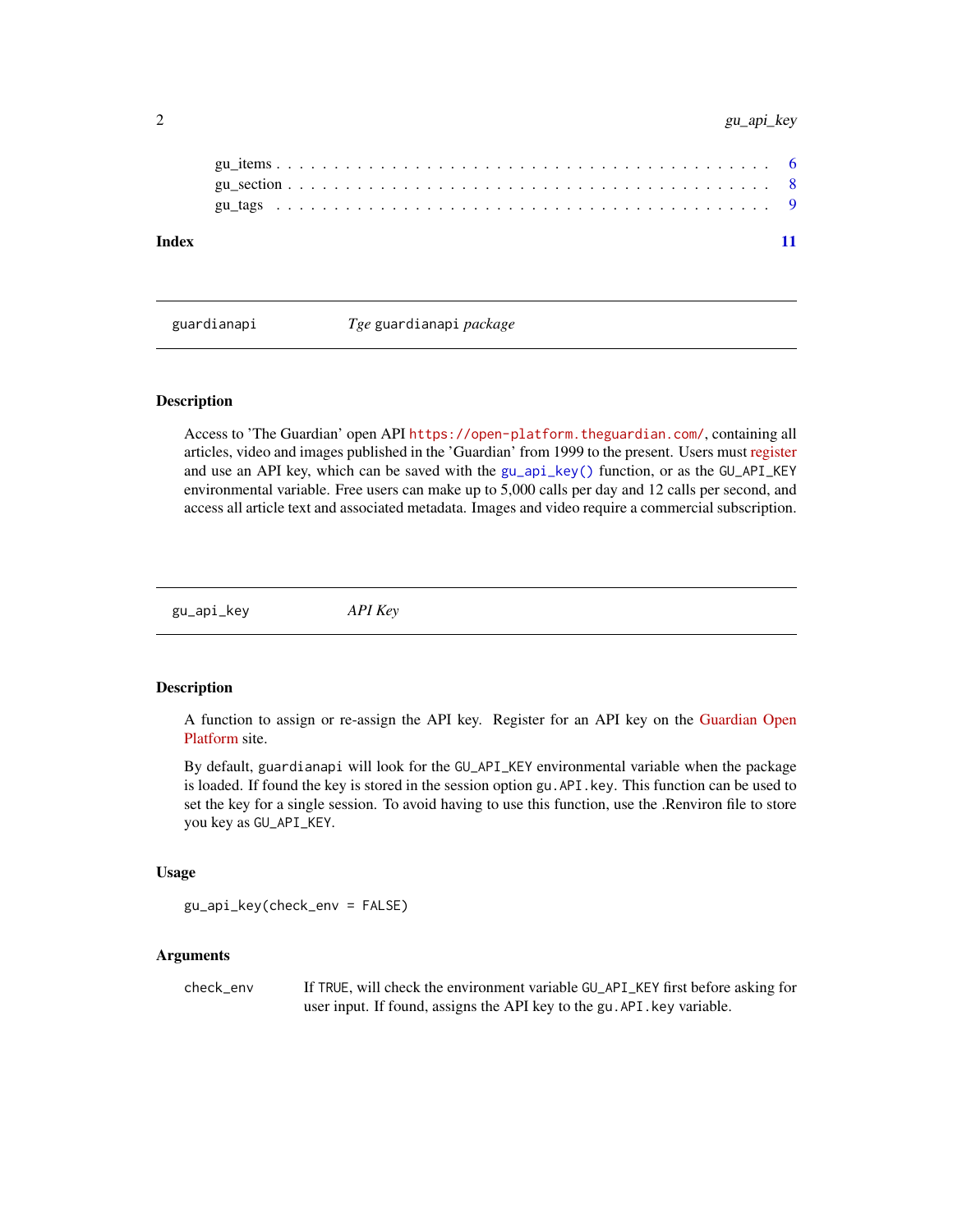<span id="page-2-0"></span>gu\_content *Content*

#### Description

Query and return all available content in the API.

See the [API docs](https://open-platform.theguardian.com/documentation/search) for full details on the query options available for this content endpoint.

#### Usage

```
gu_content(query = NULL, show_fields = "all", show_tags = "all",
  tag = NULL, from_date = NULL, to_date = NULL,
 use_date = "published", ..., verbose = TRUE, tidy = TRUE,
  tidy_style = "snake_case")
```
#### Arguments

| query       | A string, containing the search query. Defaults to NULL, which returns all avail-<br>able content subject to other parameters. Supports AND, OR and NOT opera-<br>tors, and exact phrase queries using double quotes. E.g. '"football" OR "politics"'. |
|-------------|--------------------------------------------------------------------------------------------------------------------------------------------------------------------------------------------------------------------------------------------------------|
| show_fields | A string or character vector of fields to include in the returned data. Defaults to<br>"all". See details for a list of options.                                                                                                                       |
| show_tags   | A string or character vector of tags to include in the returned data. Defaults to<br>"all". See details for a list of options.                                                                                                                         |
| tag         | A string or character vector of tags to filter the returned data. Defaults to NULL.                                                                                                                                                                    |
| from_date   | Accepts character values in 'YYYY-MM-DD' format, and objects of class Date,<br>POSIXt, POSIXct, POSIX1t or anything else that can be coerced to a date with<br>as.Date(). Defaults to NULL.                                                            |
| to_date     | Accepts character values in 'YYYY-MM-DD' format, and objects of class Date,<br>POSIXt, POSIXct, POSIX1t or anything else that can be coerced to a date with<br>as.Date(). Defaults to NULL.                                                            |
| use_date    | The date type to use for the from_date and to_date parameters. One of "published",<br>"first-publication", "newspaper-edition" or "last-modified". Defaults<br>to "published".                                                                         |
| $\cdots$    | Use to pass any other parameters to the API. See the docs for a full list of options.                                                                                                                                                                  |
| verbose     | Prints messages to console. Defaults to TRUE.                                                                                                                                                                                                          |
| tidy        | Convert variable names to snake_case, remove some " <na>" strings. Defaults<br/>to TRUE.</na>                                                                                                                                                          |
| tidy_style  | Style to variable names with.                                                                                                                                                                                                                          |

#### Value

A tibble.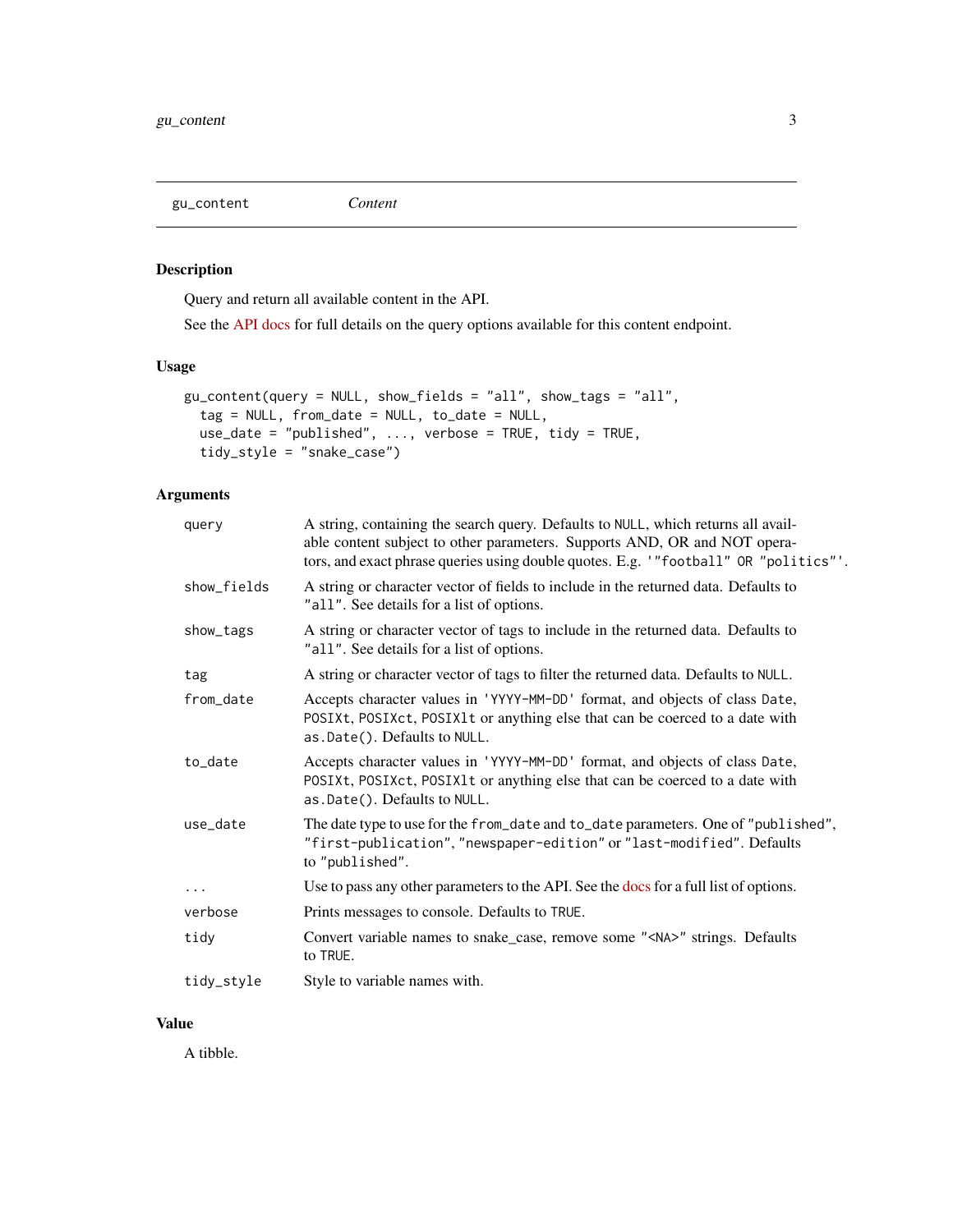#### Fields options

The following are the options for the show\_fields parameter:

- "all" Includes all the fields (default)
- "trailText"
- "headline"
- "showInRelatedContent" Whether this content can appear in automatically generated Related Content
- "body"
- "lastModified"
- "hasStoryPackage" Has related content selected by editors
- "score" A relevance score based on the search query used
- "standfirst"
- "shortUrl"
- "thumbnail"
- "wordcount"
- "commentable"
- "isPremoderated" Comments will be checked by a moderator prior to publication if true.
- "allowUgc" May have associated User Generated Content. This typically means the content has an associated Guardian Witness assignment which can be accessed by querying "show-references=witness-assignment", using the query parameter.
- "byline"
- "publication"
- "internalPageCode"
- "productionOffice"
- "shouldHideAdverts" Adverts will not be displayed if true
- "liveBloggingNow" Content is currently live blogged if true
- "commentCloseDate" The date the comments have been closed
- "starRating"

#### #' The following are the options for the show\_tags parameter

- "blog"
- "contributor"
- "keyword"
- "newspaper-book"
- "newspaper-book-section"
- "publication"
- "series"
- "tone"
- "type"
- "all": The default option.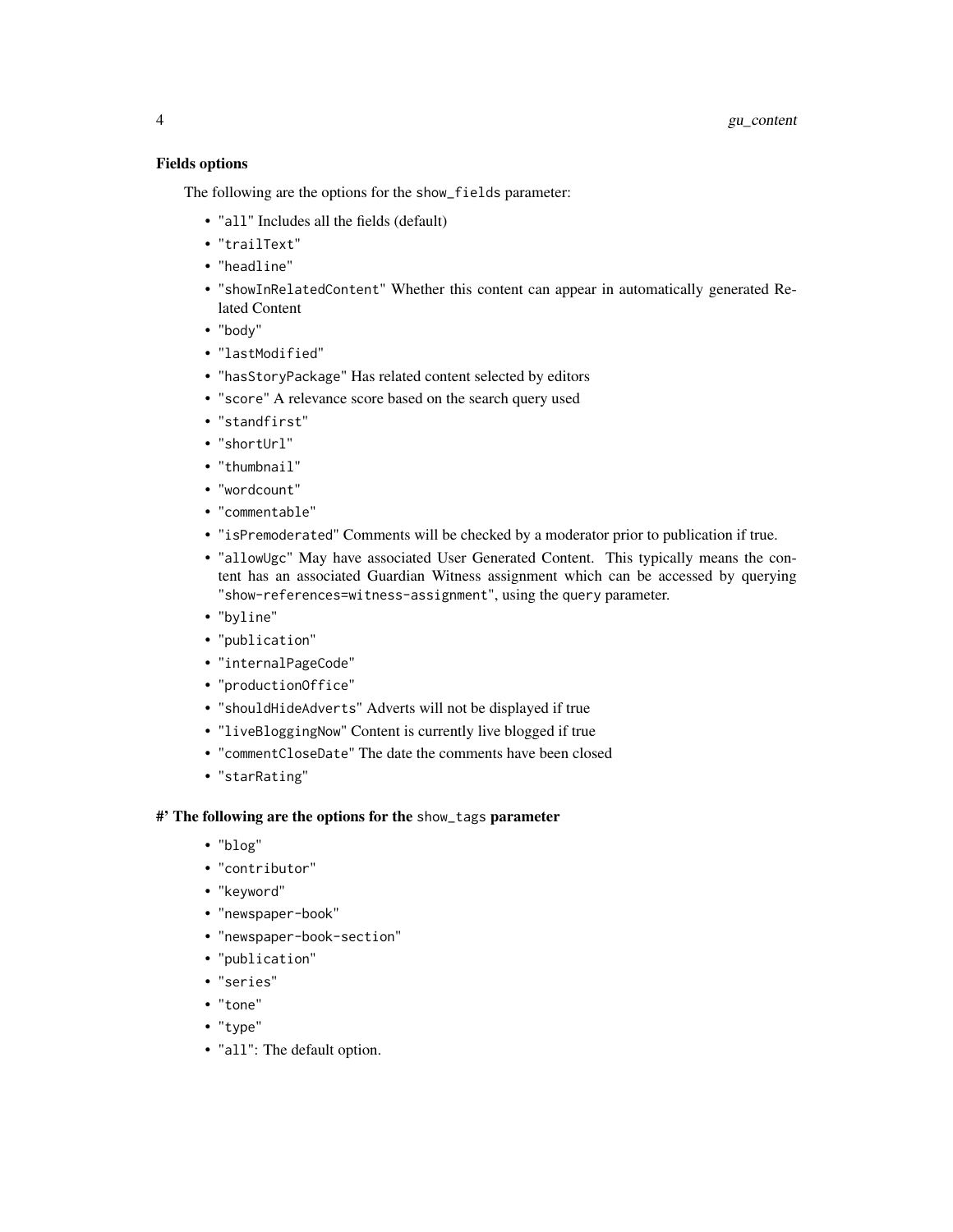#### <span id="page-4-0"></span>gu\_editions 5

#### Examples

```
## Not run:
x <- gu_content(query = "films")
y <- gu_content(
  query = "relationships",
  from_date = "2018-11-30", to_date = "2018-12-30"
\lambda## End(Not run)
```

| Editions<br>gu_editions |
|-------------------------|
|-------------------------|

#### Description

The different main pages of the Guardian. As of January 2019 they are the United Kingdom ("uk"), the United States ("us"), Australia ("au") and an International ("international") front page.

#### Usage

```
gu_{editions(query = NULL, ..., verbose = TRUE, tidy = TRUE,tidy_style = "snake_case")
```
#### Arguments

| query      | A string, which will return editions based on that string. Defaults to NULL and<br>returns all editions. Strings are not case sensitive. |
|------------|------------------------------------------------------------------------------------------------------------------------------------------|
| $\cdots$   | Pass additional options to API. There are no additional options as of this writing.<br>See the endpoint docs                             |
| verbose    | Prints messages to console. Defaults to TRUE.                                                                                            |
| tidy       | Convert variable names to snake case, remove some " <na>" strings. Defaults<br/>to TRUE.</na>                                            |
| tidy_style | Style to variable names with.                                                                                                            |

#### Value

A tibble with details of the given edition.

#### Examples

```
## Not run:
uk <- gu_editions(query = "uk")
## End(Not run)
```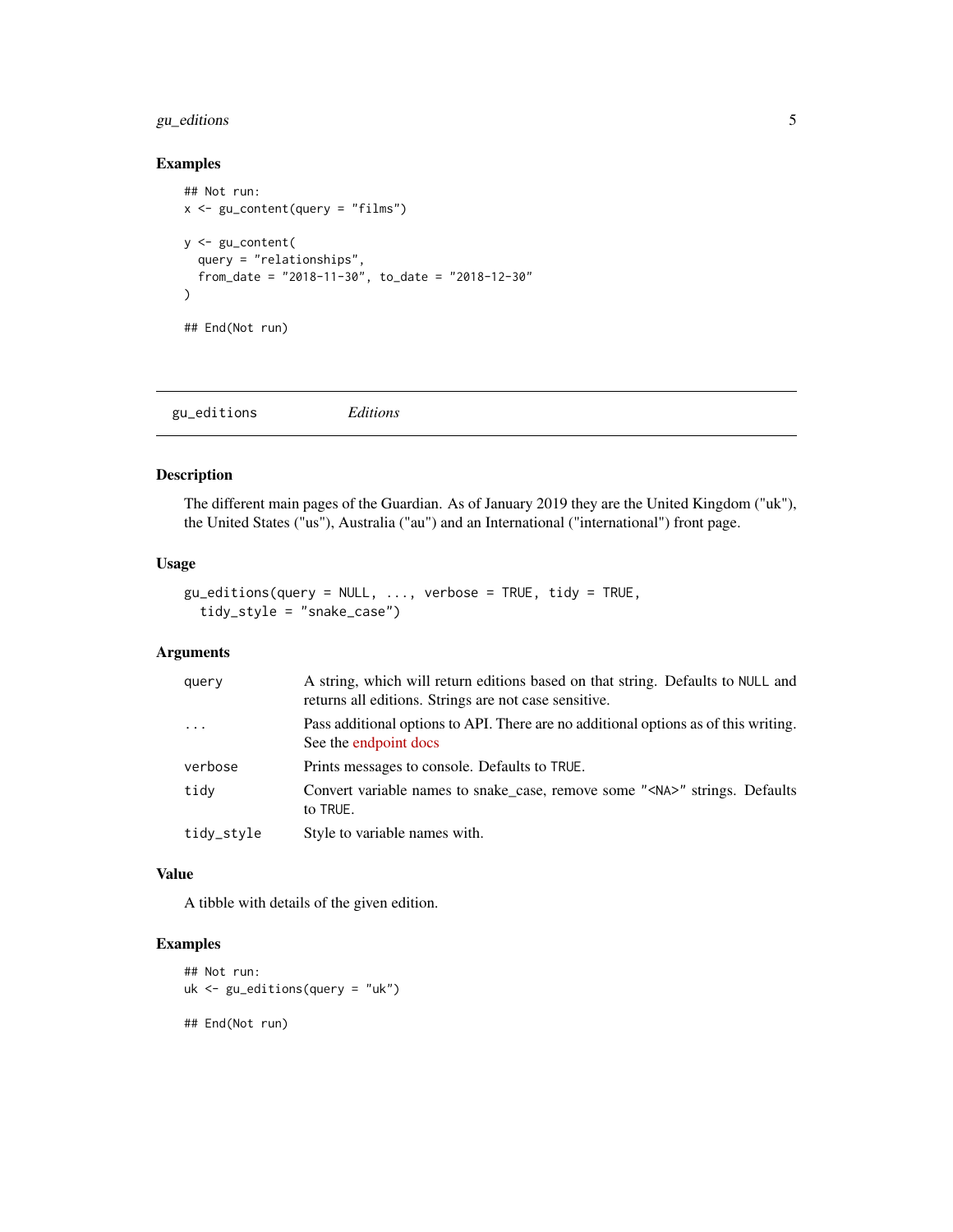<span id="page-5-0"></span>gu\_items *Items*

#### Description

Query and return one or more API items.

See the [API docs](https://open-platform.theguardian.com/documentation/item) for full details on the query options available for this endpoint.

#### Usage

```
gu_items(query = NULL, show_fields = "all", show_tags = "all",
  tag = NULL, from_date = NULL, to_date = NULL,
 use_date = "published", ..., verbose = TRUE, tidy = TRUE,
  tidy_style = "snake_case")
```
#### Arguments

| query       | A string, containing the search query, either the URL of a single item or all items<br>listed under a given profile, tag, etc. For example, to return all articles by a given<br>contributor, use "profile/{contributorname}", e.g. "profile/brianlogan". |
|-------------|-----------------------------------------------------------------------------------------------------------------------------------------------------------------------------------------------------------------------------------------------------------|
| show_fields | A string or character vector of fields to include in the returned data. Defaults to<br>"all". See details for a list of options.                                                                                                                          |
| show_tags   | A string or character vector of tags to include in the returned data. Defaults to<br>"all". See details for a list of options.                                                                                                                            |
| tag         | A string or character vector of tags to filter the returned data. Defaults to NULL.                                                                                                                                                                       |
| from_date   | Accepts character values in 'YYYY-MM-DD' format, and objects of class Date,<br>POSIXt, POSIXct, POSIX1t or anything else that can be coerced to a date with<br>as.Date(). Defaults to NULL.                                                               |
| to_date     | Accepts character values in 'YYYY-MM-DD' format, and objects of class Date,<br>POSIXt, POSIXct, POSIX1t or anything else that can be coerced to a date with<br>as.Date(). Defaults to NULL.                                                               |
| use_date    | The date type to use for the from_date and to_date parameters. One of "published",<br>"first-publication", "newspaper-edition" or "last-modified". Defaults<br>to "published".                                                                            |
| .           | Use to pass any other parameters to the API. See the item docs for a full list of<br>options, including those not included here.                                                                                                                          |
| verbose     | Prints messages to console. Defaults to TRUE.                                                                                                                                                                                                             |
| tidy        | Convert variable names to snake_case, remove some " <na>" strings. Defaults<br/>to TRUE.</na>                                                                                                                                                             |
| tidy_style  | Style to variable names with.                                                                                                                                                                                                                             |

#### Value

A tibble.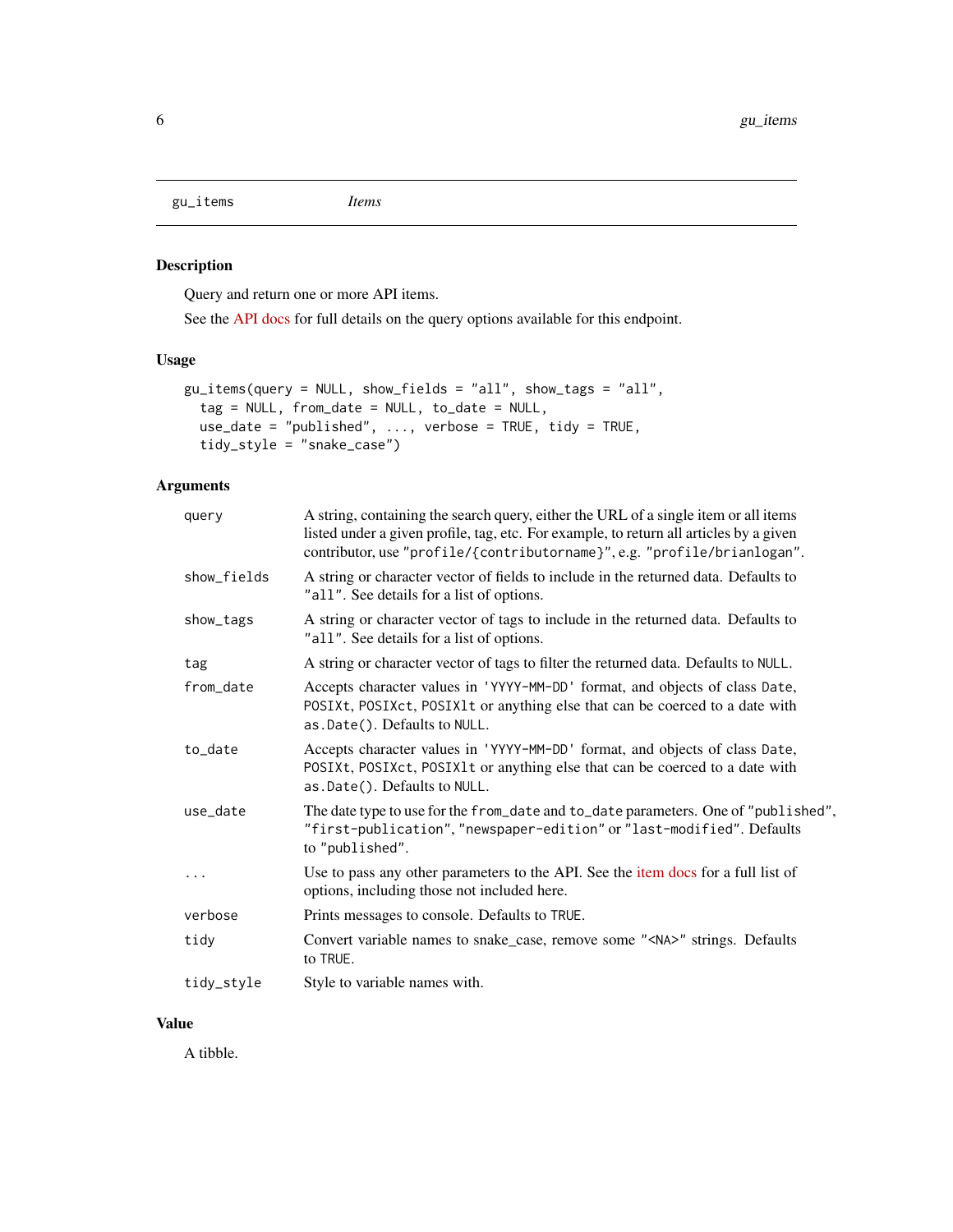#### gu $\mu$ items  $\sim$  7

#### Fields options

The following are the options for the show\_fields parameter:

- "all" Includes all the fields (default)
- "trailText"
- "headline"
- "showInRelatedContent" Whether this content can appear in automatically generated Related Content
- "body"
- "lastModified"
- "hasStoryPackage" Has related content selected by editors
- "score" A relevance score based on the search query used
- "standfirst"
- "shortUrl"
- "thumbnail"
- "wordcount"
- "commentable"
- "isPremoderated" Comments will be checked by a moderator prior to publication if true.
- "allowUgc" May have associated User Generated Content. This typically means the content has an associated Guardian Witness assignment which can be accessed by querying "show-references=witness-assignment", using the query parameter.
- "byline"
- "publication"
- "internalPageCode"
- "productionOffice"
- "shouldHideAdverts" Adverts will not be displayed if true
- "liveBloggingNow" Content is currently live blogged if true
- "commentCloseDate" The date the comments have been closed
- "starRating"

#### The following are the options for the show\_tags parameter

- "blog"
- "contributor"
- "keyword"
- "newspaper-book"
- "newspaper-book-section"
- "publication"
- "series"
- "tone"
- "type"
- "all": The default option.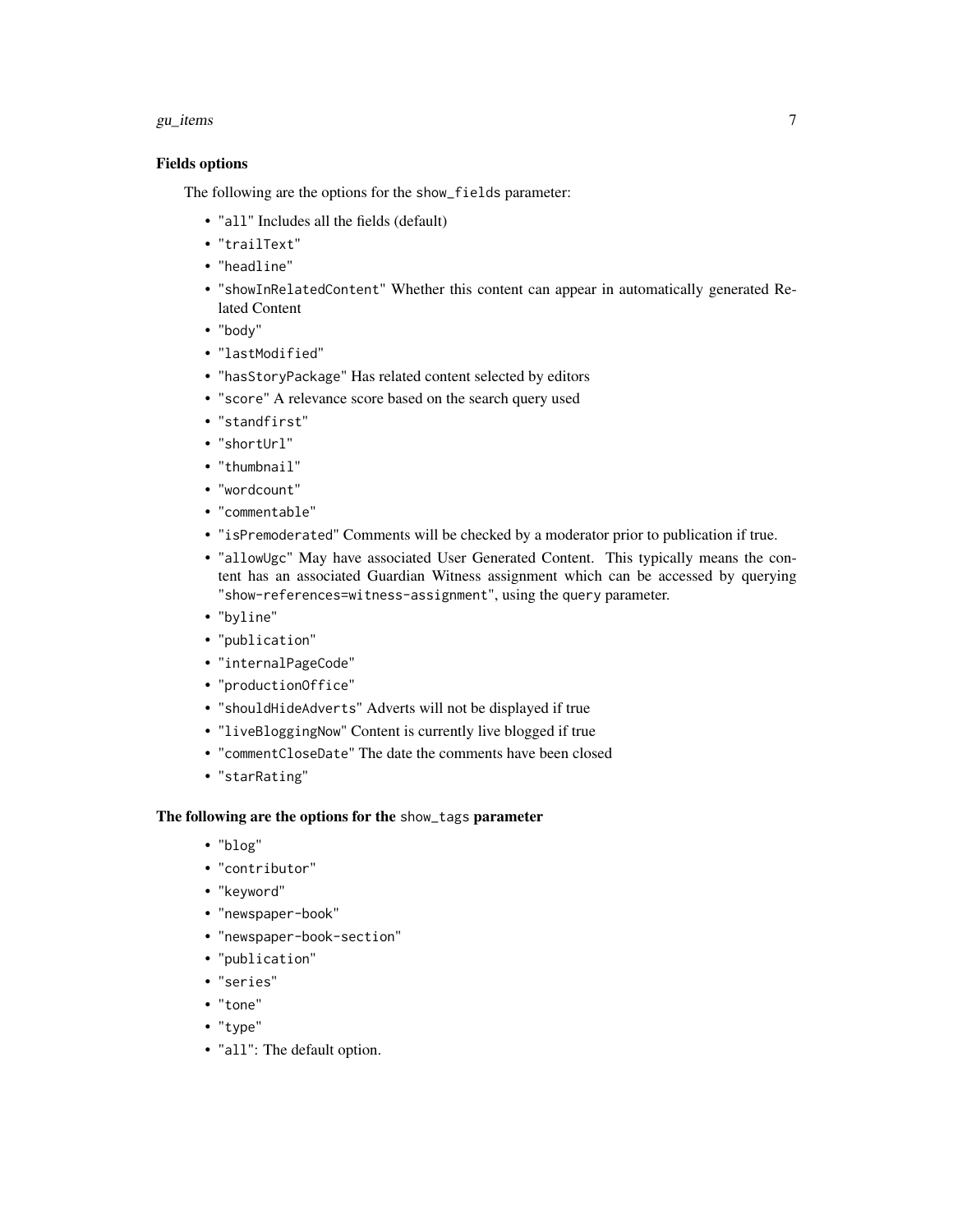#### Examples

```
## Not run:
x <- gu_content(query = "films")
## End(Not run)
```
gu\_section *Sections*

#### Description

Returns details on the sections and subsections used to organise content.

See the [API docs](https://open-platform.theguardian.com/documentation/section) for full details on the query options available for the sections endpoint.

#### Usage

```
gu\_section(query = NULL, \dots, verbose = TRUE, tidy = TRUE,
  tidy_style = "snake_case")
```
#### Arguments

| query      | A string, containing the search query. Defaults to NULL, which returns all avail-<br>able sections subject to other parameters. Supports AND, OR and NOT opera-<br>tors, and exact phrase queries using double quotes. E.g. '"football" OR "politics"'.<br>Also accepts a character vector of section names and returns those sections. |
|------------|-----------------------------------------------------------------------------------------------------------------------------------------------------------------------------------------------------------------------------------------------------------------------------------------------------------------------------------------|
| $\ddots$ . | Use to pass any other parameters to the API. See the docs for a full list of options.                                                                                                                                                                                                                                                   |
| verbose    | Prints messages to console. Defaults to TRUE.                                                                                                                                                                                                                                                                                           |
| tidy       | Convert variable names to snake_case, remove some " <na>" strings. Defaults<br/>to TRUE.</na>                                                                                                                                                                                                                                           |
| tidy_style | Style to variable names with.                                                                                                                                                                                                                                                                                                           |

#### Examples

```
## Not run:
business <- gu_section(query = "business")
foot_pol <- gu_section(query = c("politics", "business", "football"))
## End(Not run)
```
<span id="page-7-0"></span>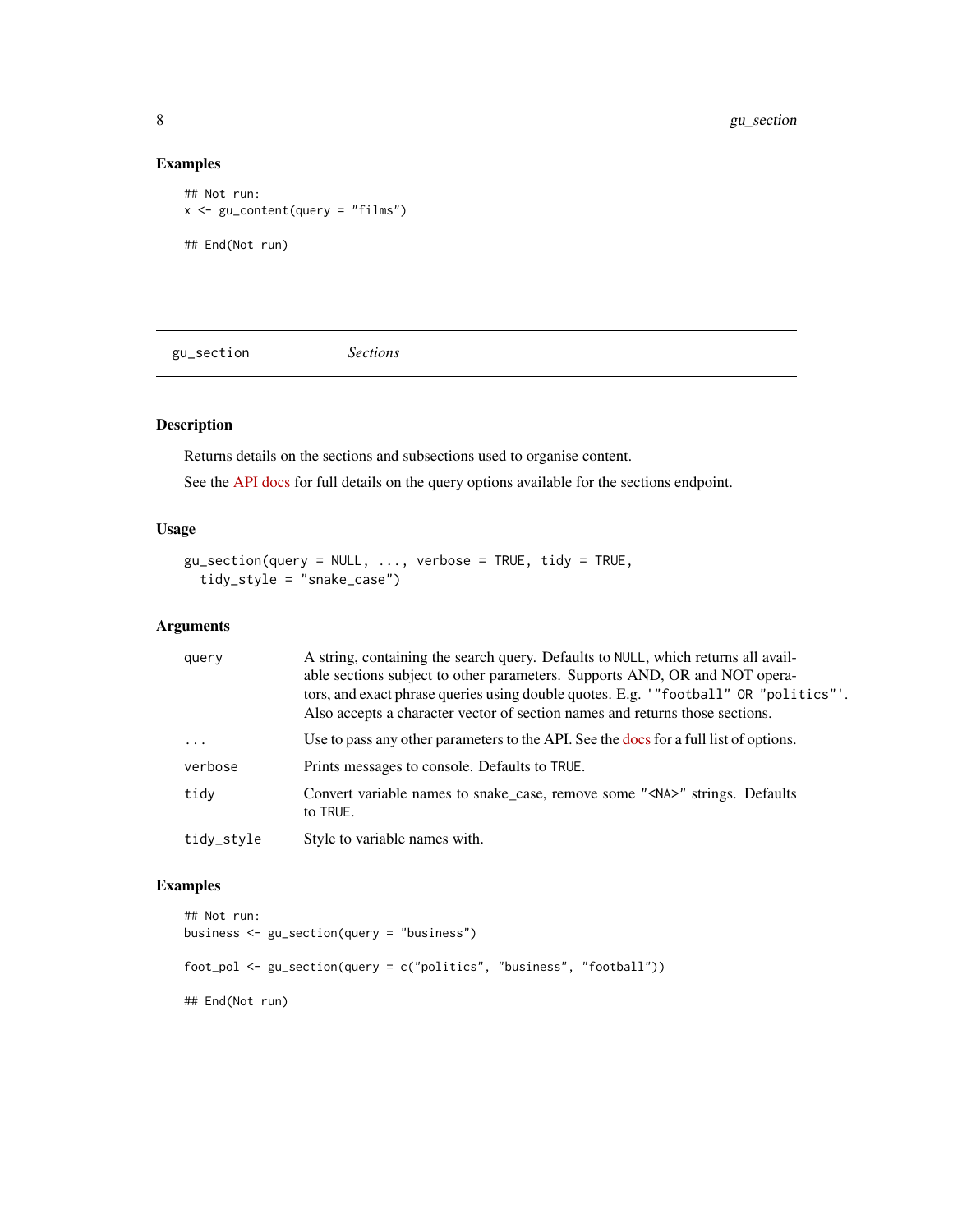<span id="page-8-0"></span>gu\_tags *Tags*

#### Description

All the tags used on the Guardian website. See the [API docs](https://open-platform.theguardian.com/documentation/tag) on this endpoint for more details.

#### Usage

```
gu_tags(query = NULL, tag_type = NULL, section = NULL,
  references = NULL, reference_type = NULL, show_references = "all",
  ..., verbose = TRUE, tidy = TRUE, tidy_style = "snake_case")
```
#### Arguments

| query           | A string, which will return all tags containing that string.                                                                                                                             |
|-----------------|------------------------------------------------------------------------------------------------------------------------------------------------------------------------------------------|
| tag_type        | One of "keyword", "series", "contributor", "tone", "type" or "blog". De-<br>faults to NULL and does not filter by tag type.                                                              |
| section         | Return only tags of a given section.                                                                                                                                                     |
| references      | Return only tags with those references                                                                                                                                                   |
|                 | reference_type Return only tags with those reference types.                                                                                                                              |
| show_references |                                                                                                                                                                                          |
|                 | Show associated reference data such as ISBNs. Defaults to "all" and shows all<br>available references. Accepts character vectors of one or more references (see<br>details for options). |
| $\cdots$        | Use to pass any other parameters to the API. See the docs for a full list of options.                                                                                                    |
| verbose         | Prints messages to console. Defaults to TRUE.                                                                                                                                            |
| tidy            | Convert variable names to snake_case, remove some " <na>" strings. Defaults<br/>to TRUE.</na>                                                                                            |
| tidy_style      | Style to variable names with.                                                                                                                                                            |
|                 |                                                                                                                                                                                          |

#### Value

A tibble with details on tags.

#### References options

The following are the options for the show\_references parameter:

- "all" Includes all the fields (default)
- "author"
- "bisac-prefix"
- "esa-cricket-match"
- "esa-football-match"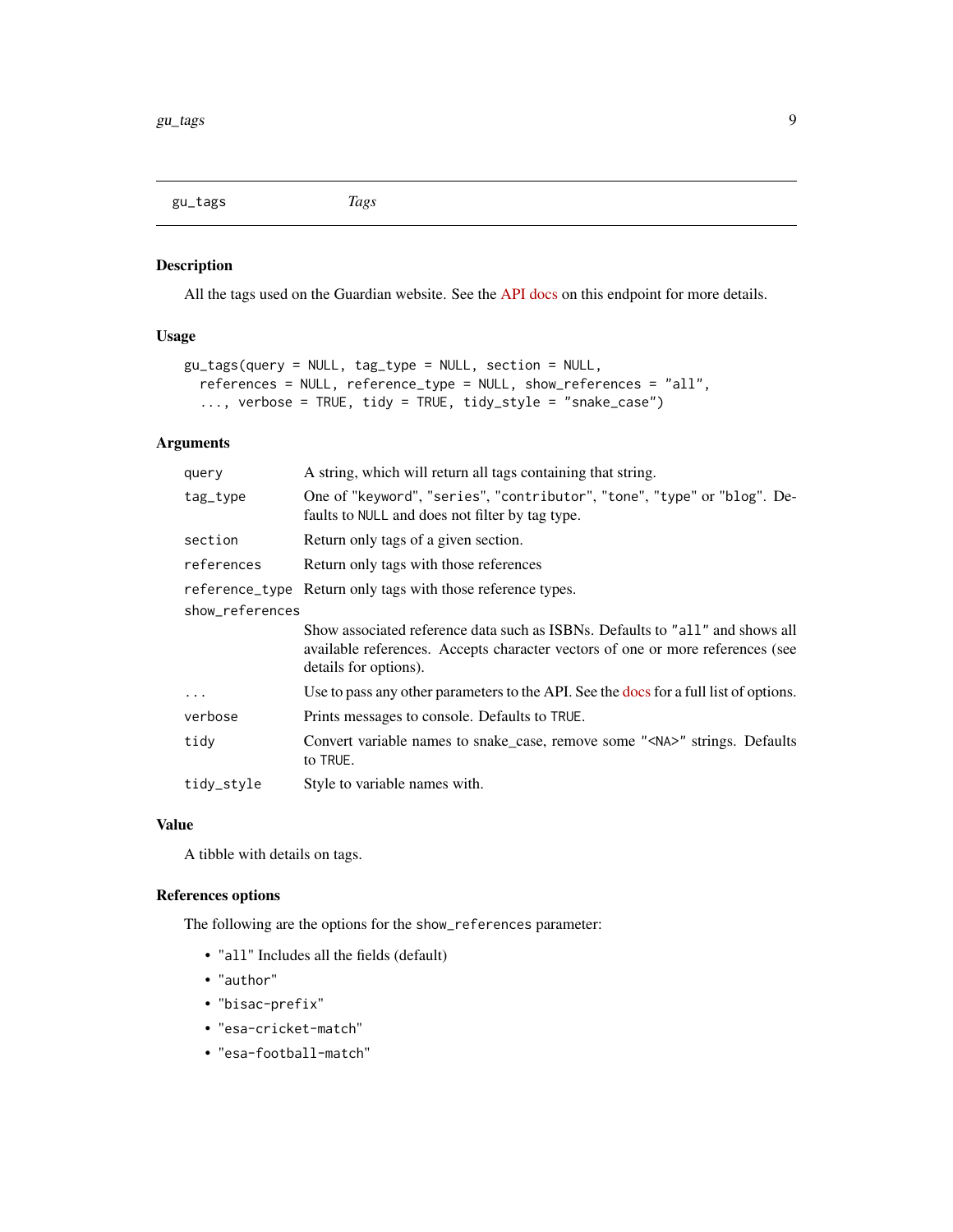- "esa-football-team"
- "esa-football-tournament"
- "isbn"
- "imdb"
- "musicbrainz"
- "musicbrainzgenre"
- "opta-cricket-match"
- "opta-football-match"
- "opta-football-team"
- "opta-football-tournament"
- "pa-football-competition"
- "pa-football-match"
- "pa-football-team"
- "r1-film"
- "reuters-index-ric"
- "reuters-stock-ric"
- "witness-assignment"

#### Examples

```
## Not run:
# Return all tags containing "apple"
apple1 <- gu_tags(query = "apple")
# Return all tags containing "apple" in the technology section
apple2 \leq gu_tags(query = "apple", section = "technology")
# Return all contributor tags in the life and style section
tag_sec_type <- gu_tags(section = "lifeandstyle", tag_type = "contributor")
## End(Not run)
```